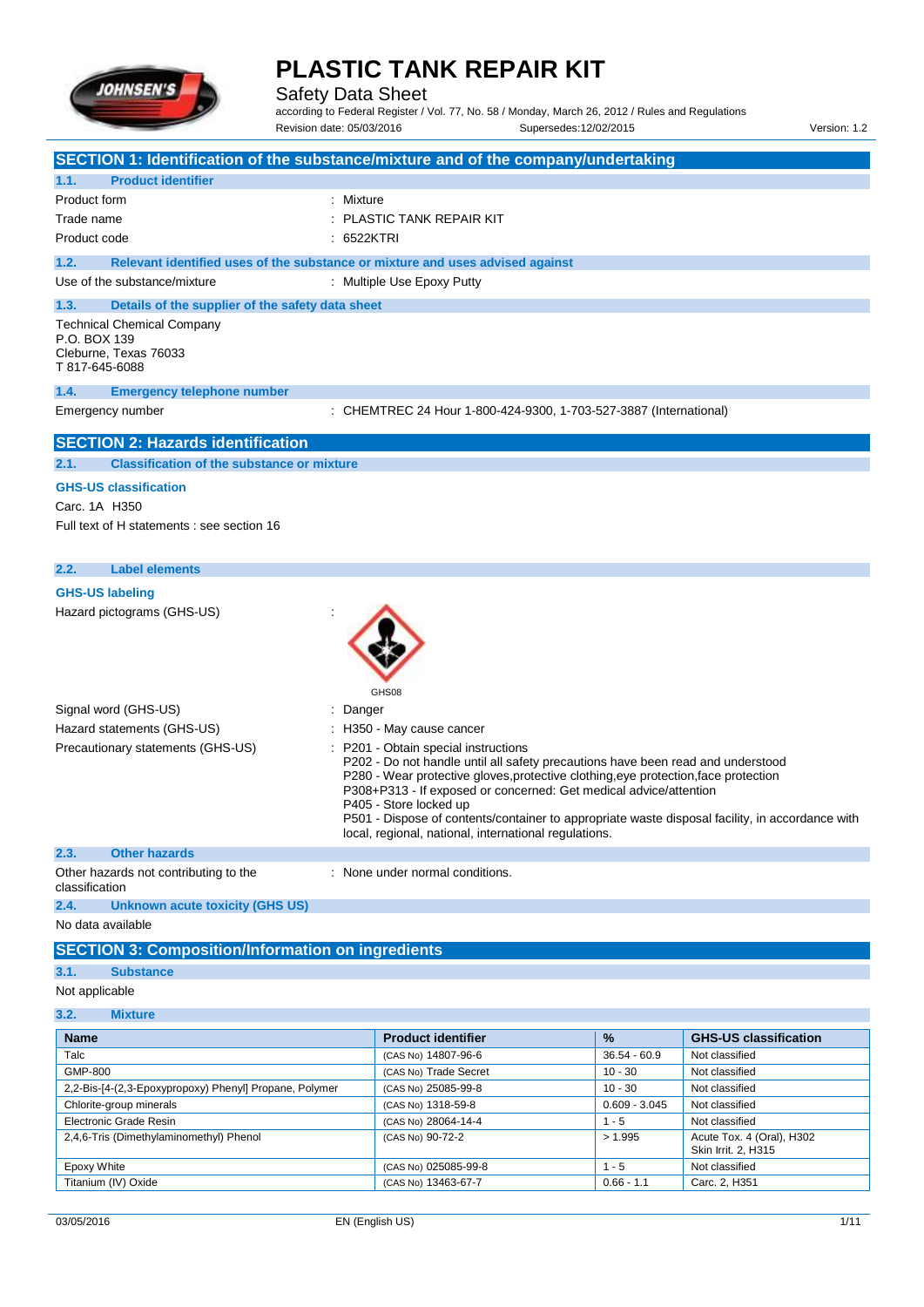## Safety Data Sheet

| <b>Name</b>                                                                        | <b>Product identifier</b>                                                                                                                                            | %                | <b>GHS-US classification</b>                |
|------------------------------------------------------------------------------------|----------------------------------------------------------------------------------------------------------------------------------------------------------------------|------------------|---------------------------------------------|
| Quartz                                                                             | (CAS No) 14808-60-7                                                                                                                                                  | $0.0609 - 0.609$ | Acute Tox. 4 (Oral), H302<br>Carc. 1A, H350 |
| <b>DMP-30</b>                                                                      |                                                                                                                                                                      | < 0.105          | Not classified                              |
| Aluminium Oxide, Activated                                                         | (CAS No) 1344-28-1                                                                                                                                                   | $0.033 - 0.077$  | Not classified                              |
| Silicon Dioxide, Amorphous                                                         | (CAS No) 7631-86-9                                                                                                                                                   | $0.0011 - 0.011$ | Not classified                              |
| Zirconium (IV) Oxide                                                               | (CAS No) 1314-23-4                                                                                                                                                   | $0.0011 - 0.011$ | Not classified                              |
| The exact percentage is a trade secret.                                            |                                                                                                                                                                      |                  |                                             |
| <b>SECTION 4: First aid measures</b>                                               |                                                                                                                                                                      |                  |                                             |
| <b>Description of first aid measures</b><br>4.1.                                   |                                                                                                                                                                      |                  |                                             |
| First-aid measures general                                                         | : Never give anything by mouth to an unconscious person. If you feel unwell, seek medical<br>advice (show the label where possible).                                 |                  |                                             |
| First-aid measures after inhalation                                                | Allow victim to breathe fresh air. Allow the victim to rest.                                                                                                         |                  |                                             |
| First-aid measures after skin contact                                              | Remove affected clothing and wash all exposed skin area with mild soap and water, followed<br>by warm water rinse.                                                   |                  |                                             |
| First-aid measures after eye contact                                               | Rinse immediately with plenty of water. Obtain medical attention if pain, blinking or redness<br>persist.                                                            |                  |                                             |
| First-aid measures after ingestion                                                 | : Rinse mouth. Do NOT induce vomiting. Obtain emergency medical attention.                                                                                           |                  |                                             |
| 4.2.<br>Most important symptoms and effects, both acute and delayed                |                                                                                                                                                                      |                  |                                             |
| Symptoms/injuries                                                                  | : If you feel unwell, seek medical advice.                                                                                                                           |                  |                                             |
| Symptoms/injuries after inhalation                                                 | May cause cancer by inhalation.                                                                                                                                      |                  |                                             |
| Symptoms/injuries after skin contact                                               | May cause slight irritation.                                                                                                                                         |                  |                                             |
| Symptoms/injuries after eye contact                                                | May cause slight eye irritation.                                                                                                                                     |                  |                                             |
| Symptoms/injuries after ingestion                                                  | May be harmful if swallowed and enters airways.                                                                                                                      |                  |                                             |
| 4.3.<br>Indication of any immediate medical attention and special treatment needed |                                                                                                                                                                      |                  |                                             |
| No additional information available                                                |                                                                                                                                                                      |                  |                                             |
| <b>SECTION 5: Firefighting measures</b>                                            |                                                                                                                                                                      |                  |                                             |
| 5.1.<br><b>Extinguishing media</b>                                                 |                                                                                                                                                                      |                  |                                             |
| Suitable extinguishing media                                                       | Foam. Dry powder. Carbon dioxide. Water spray. Sand.                                                                                                                 |                  |                                             |
| Unsuitable extinguishing media                                                     | : Do not use a heavy water stream.                                                                                                                                   |                  |                                             |
| 5.2.<br>Special hazards arising from the substance or mixture                      |                                                                                                                                                                      |                  |                                             |
| No additional information available                                                |                                                                                                                                                                      |                  |                                             |
| 5.3.<br><b>Advice for firefighters</b>                                             |                                                                                                                                                                      |                  |                                             |
| Firefighting instructions                                                          | : Use water spray or fog for cooling exposed containers. Exercise caution when fighting any<br>chemical fire. Prevent fire-fighting water from entering environment. |                  |                                             |
| Protection during firefighting                                                     | : Do not enter fire area without proper protective equipment, including respiratory protection.                                                                      |                  |                                             |
|                                                                                    |                                                                                                                                                                      |                  |                                             |
| <b>SECTION 6: Accidental release measures</b>                                      |                                                                                                                                                                      |                  |                                             |

| 6.1.            | Personal precautions, protective equipment and emergency procedures |                                                                                                                       |
|-----------------|---------------------------------------------------------------------|-----------------------------------------------------------------------------------------------------------------------|
|                 | General measures                                                    | : Remove ignition sources.                                                                                            |
| 6.1.1.          | For non-emergency personnel                                         |                                                                                                                       |
|                 | Protective equipment                                                | : Safety glasses. Gloves.                                                                                             |
|                 | Emergency procedures                                                | : Evacuate unnecessary personnel.                                                                                     |
| 6.1.2.          | For emergency responders                                            |                                                                                                                       |
|                 | Protective equipment                                                | Equip cleanup crew with proper protection.                                                                            |
|                 | Emergency procedures                                                | : Ventilate area.                                                                                                     |
| 6.2.            | <b>Environmental precautions</b>                                    |                                                                                                                       |
|                 |                                                                     | Prevent entry to sewers and public waters. Notify authorities if liquid enters sewers or public waters.               |
| 6.3.            | Methods and material for containment and cleaning up                |                                                                                                                       |
| For containment |                                                                     | : Keep in tubing if not used.                                                                                         |
|                 | Methods for cleaning up                                             | : On land, sweep or shovel into suitable containers. Minimize generation of dust. Store away<br>from other materials. |

**6.4. Reference to other sections**

See Heading 8. Exposure controls and personal protection.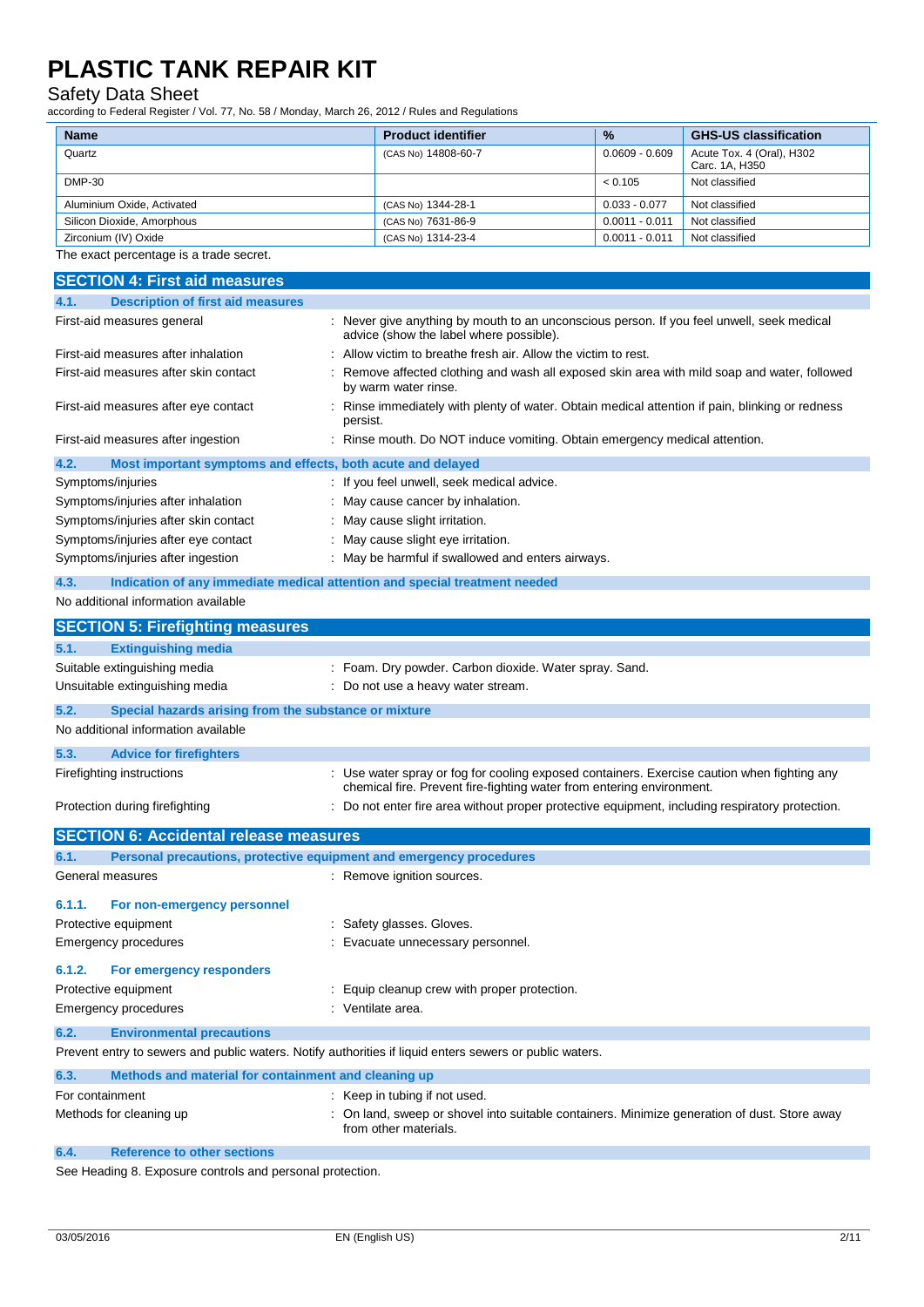## Safety Data Sheet

according to Federal Register / Vol. 77, No. 58 / Monday, March 26, 2012 / Rules and Regulations

| <b>SECTION 7: Handling and storage</b>                               |                                                                                                                                                                                                                                                                                                                                                                                                                          |
|----------------------------------------------------------------------|--------------------------------------------------------------------------------------------------------------------------------------------------------------------------------------------------------------------------------------------------------------------------------------------------------------------------------------------------------------------------------------------------------------------------|
| <b>Precautions for safe handling</b><br>7.1.                         |                                                                                                                                                                                                                                                                                                                                                                                                                          |
| Precautions for safe handling                                        | Wash hands and other exposed areas with mild soap and water before eating, drinking or<br>smoking and when leaving work. Provide good ventilation in process area to prevent formation<br>of vapor. Obtain special instructions . Do not handle until all safety precautions have been read<br>and understood.                                                                                                           |
| Hygiene measures                                                     | Wash hands and other exposed areas with mild soap and water before eating, drinking or<br>smoking and when leaving work. Wash affected areas thoroughly after handling. Do not eat,<br>drink or smoke when using this product. Wash contaminated clothing before reuse. Always<br>wash hands after handling the product. Remove contaminated clothes. Separate working<br>clothes from town clothes. Launder separately. |
| 7.2.<br>Conditions for safe storage, including any incompatibilities |                                                                                                                                                                                                                                                                                                                                                                                                                          |
| Technical measures                                                   | : Comply with applicable regulations.                                                                                                                                                                                                                                                                                                                                                                                    |
| Storage conditions                                                   | : Keep only in the original container in a cool, well ventilated place away from : Keep container<br>closed when not in use.                                                                                                                                                                                                                                                                                             |
| Incompatible products                                                | : Strong bases. Strong acids.                                                                                                                                                                                                                                                                                                                                                                                            |
| Incompatible materials                                               | Sources of ignition. Direct sunlight.                                                                                                                                                                                                                                                                                                                                                                                    |

**7.3. Specific end use(s)**

Follow Label Directions.

#### **SECTION 8: Exposure controls/personal protection**

**8.1. Control parameters**

| Titanium (IV) Oxide (13463-67-7)       |                                                                     |                                                                                                                                                                                                                                                                                                                                                                                                                                                                                                                                                                                                     |
|----------------------------------------|---------------------------------------------------------------------|-----------------------------------------------------------------------------------------------------------------------------------------------------------------------------------------------------------------------------------------------------------------------------------------------------------------------------------------------------------------------------------------------------------------------------------------------------------------------------------------------------------------------------------------------------------------------------------------------------|
| <b>USA ACGIH</b>                       | ACGIH TWA (mg/m <sup>3</sup> )                                      | 10 mg/m <sup>3</sup> (Titanium dioxide; USA; Time-weighted<br>average exposure limit 8 h: TLV - Adopted Value)                                                                                                                                                                                                                                                                                                                                                                                                                                                                                      |
| Aluminium Oxide, Activated (1344-28-1) |                                                                     |                                                                                                                                                                                                                                                                                                                                                                                                                                                                                                                                                                                                     |
| <b>USA ACGIH</b>                       | ACGIH TWA (mg/m <sup>3</sup> )                                      | 1 mg/m <sup>3</sup> (Aluminium, insoluble compounds; USA;<br>Time-weighted average exposure limit 8 h; TLV -<br>Adopted Value; Respirable fraction)                                                                                                                                                                                                                                                                                                                                                                                                                                                 |
| Zirconium (IV) Oxide (1314-23-4)       |                                                                     |                                                                                                                                                                                                                                                                                                                                                                                                                                                                                                                                                                                                     |
| <b>USA ACGIH</b>                       | ACGIH TWA (mg/m <sup>3</sup> )                                      | 5 mg/m <sup>3</sup> (Zirconium compounds, as Zr; USA; Time-<br>weighted average exposure limit 8 h; TLV - Adopted<br>Value)                                                                                                                                                                                                                                                                                                                                                                                                                                                                         |
| <b>USA ACGIH</b>                       | ACGIH STEL (mg/m <sup>3</sup> )                                     | 10 mg/m <sup>3</sup> (Zirconium compounds, as Zr; USA; Short<br>time value; TLV - Adopted Value)                                                                                                                                                                                                                                                                                                                                                                                                                                                                                                    |
|                                        | 2,2-Bis-[4-(2,3-Epoxypropoxy) Phenyl] Propane, Polymer (25085-99-8) |                                                                                                                                                                                                                                                                                                                                                                                                                                                                                                                                                                                                     |
| <b>USA OSHA</b>                        | OSHA PEL (TWA) (mg/m <sup>3</sup> )                                 | $15 \text{ mg/m}^3$                                                                                                                                                                                                                                                                                                                                                                                                                                                                                                                                                                                 |
| Talc (14807-96-6)                      |                                                                     |                                                                                                                                                                                                                                                                                                                                                                                                                                                                                                                                                                                                     |
| <b>USA ACGIH</b>                       | ACGIH TWA (mg/m <sup>3</sup> )                                      | 2 mg/m <sup>3</sup> (Talc (containing no asbestos fibers); USA;<br>Time-weighted average exposure limit 8 h; TLV -<br>Adopted Value; Respirable fraction. The value is for<br>particulate matter containing no asbestos and < 1%<br>crystalline silica; Talc (containing asbestos fibers); 0.1<br>fibers/cm <sup>3</sup> ; USA; Time-weighted average exposure<br>limit 8 h; TLV - Adopted Value; Respirable fibers:<br>length $>$ 5 µm; aspect ratio $\geq$ 3:1, as determined by the<br>membrane filter method at 400-450X magnification (4-<br>mm objective), using phase-contrast illumination) |
| <b>USA OSHA</b>                        | OSHA PEL (TWA) (mg/m <sup>3</sup> )                                 | $2$ mg/m <sup>3</sup>                                                                                                                                                                                                                                                                                                                                                                                                                                                                                                                                                                               |
| Quartz (14808-60-7)                    |                                                                     |                                                                                                                                                                                                                                                                                                                                                                                                                                                                                                                                                                                                     |
| <b>USA ACGIH</b>                       | ACGIH TWA (mg/m <sup>3</sup> )                                      | $0.025$ mg/m <sup>3</sup>                                                                                                                                                                                                                                                                                                                                                                                                                                                                                                                                                                           |
| <b>USA OSHA</b>                        | OSHA PEL (TWA) (mg/m <sup>3</sup> )                                 | $0.1 \text{ mg/m}^3$                                                                                                                                                                                                                                                                                                                                                                                                                                                                                                                                                                                |

**8.2. Exposure controls**

Appropriate engineering controls : Ensure good ventilation of the work station. Local exhaust venilation, vent hoods.

Personal protective equipment : Avoid all unnecessary exposure. Gloves. Safety glasses.



Hand protection **intervalled** in the set of the Wear protective gloves. Eye protection **in the case of the Chemical goggles or safety glasses.**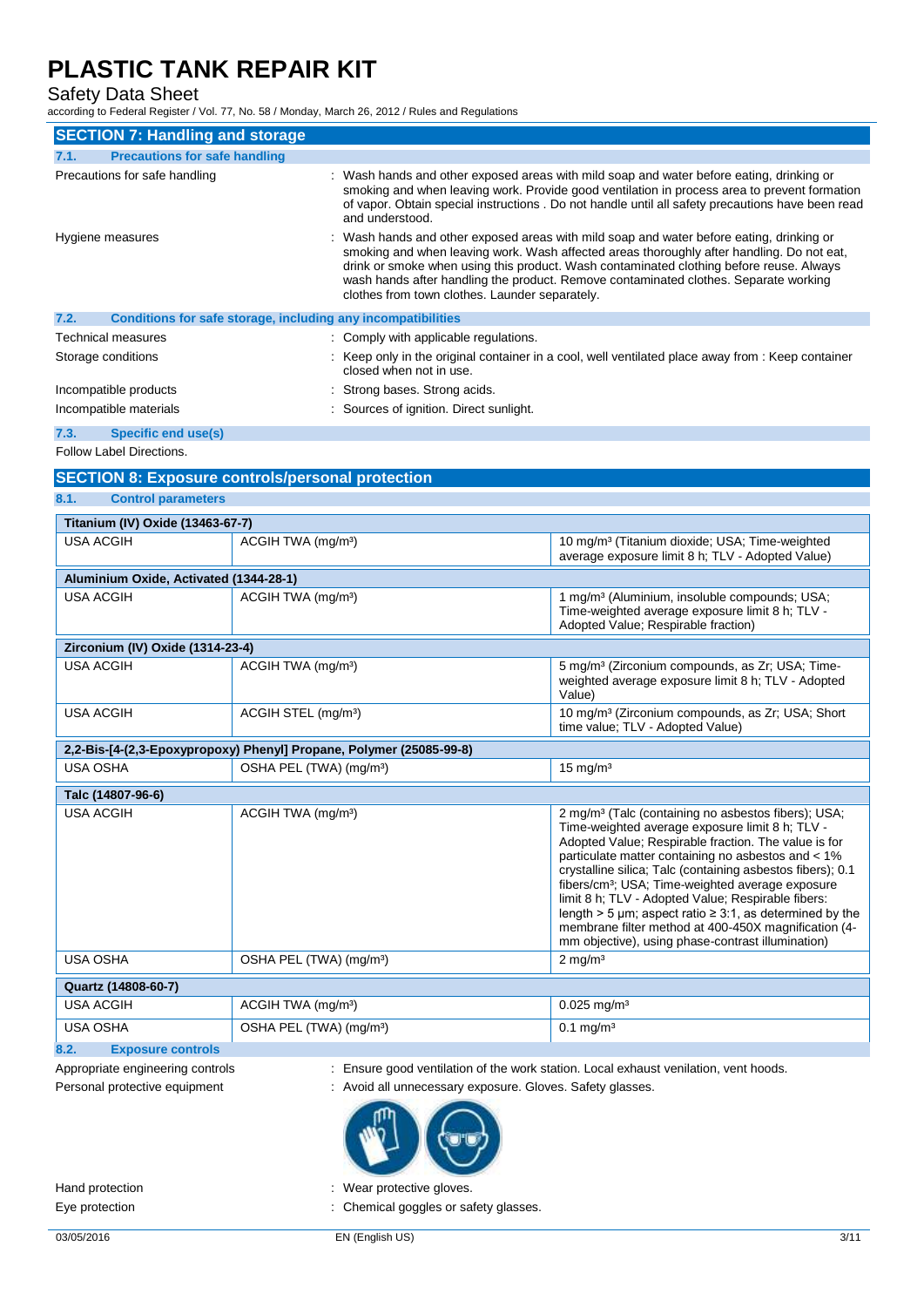## Safety Data Sheet

according to Federal Register / Vol. 77, No. 58 / Monday, March 26, 2012 / Rules and Regulations

Skin and body protection : Wear suitable protective clothing. Respiratory protection **in the set of the COV** Mear appropriate mask. Consumer exposure controls example  $\sim$  Avoid contact during pregnancy/while nursing. Other information : Do not eat, drink or smoke during use.

### **SECTION 9: Physical and chemical properties**

| Information on basic physical and chemical properties<br>9.1.<br>and the state of the state of the state of the state of the state of the state of the state of the state of th |   |                                 |
|---------------------------------------------------------------------------------------------------------------------------------------------------------------------------------|---|---------------------------------|
| Physical state                                                                                                                                                                  | ÷ | Solid                           |
| Appearance                                                                                                                                                                      |   | <b>Cylindrical Putty Stick.</b> |
| Color                                                                                                                                                                           |   | White.                          |
| Odor                                                                                                                                                                            |   | Pungent.                        |
| Odor threshold                                                                                                                                                                  |   | No data available               |
| pH                                                                                                                                                                              |   | No data available               |
| Relative evaporation rate (butyl acetate=1)                                                                                                                                     |   | No data available               |
| Melting point                                                                                                                                                                   |   | No data available               |
| Freezing point                                                                                                                                                                  |   | No data available               |
| Boiling point                                                                                                                                                                   |   | >100 °C                         |
| Flash point                                                                                                                                                                     |   | >100 °C                         |
| Auto-ignition temperature                                                                                                                                                       |   | No data available               |
| Decomposition temperature                                                                                                                                                       |   | No data available               |
| Flammability (solid, gas)                                                                                                                                                       |   | No data available               |
| Vapor pressure                                                                                                                                                                  |   | No data available               |
| Relative vapor density at 20 °C                                                                                                                                                 |   | No data available               |
| Relative density                                                                                                                                                                |   | 1.7                             |
| Solubility                                                                                                                                                                      |   | No data available               |
| Log Pow                                                                                                                                                                         |   | No data available               |
| Log Kow                                                                                                                                                                         |   | No data available               |
| Viscosity, kinematic                                                                                                                                                            |   | No data available               |
| Viscosity, dynamic                                                                                                                                                              |   | No data available               |
| <b>Explosive properties</b>                                                                                                                                                     |   | No data available               |
| Oxidizing properties                                                                                                                                                            |   | No data available               |
| <b>Explosion limits</b>                                                                                                                                                         |   | No data available               |

### **9.2. Other information**

No additional information available

|                  | <b>SECTION 10: Stability and reactivity</b>          |
|------------------|------------------------------------------------------|
| 10.1.            | <b>Reactivity</b>                                    |
|                  | No additional information available                  |
| 10.2.            | <b>Chemical stability</b>                            |
| Not established. |                                                      |
| 10.3.            | <b>Possibility of hazardous reactions</b>            |
| Not established. |                                                      |
| 10.4.            | <b>Conditions to avoid</b>                           |
|                  | Direct sunlight. Extremely high or low temperatures. |
| 10.5.            | <b>Incompatible materials</b>                        |
|                  | Strong acids. Strong bases.                          |
| 10.6.            | <b>Hazardous decomposition products</b>              |
|                  | Toxic fume. . Carbon monoxide. Carbon dioxide.       |
|                  | <b>SECTION 11: Toxicological information</b>         |
| 11.1.            | Information on toxicological effects                 |
|                  |                                                      |
| Acute toxicity   | Not classified<br>$\bullet$                          |

| Titanium (IV) Oxide (13463-67-7) |                                                                                                                                                    |
|----------------------------------|----------------------------------------------------------------------------------------------------------------------------------------------------|
| LD50 oral rat                    | > 10000 mg/kg (Rat; OECD 425: Acute Oral Toxicity: Up-and-Down Procedure; Experimental<br>value; > 5000 mg/kg bodyweight; Rat; Experimental value) |
| LD50 dermal rabbit               | > 10000 mg/kg (Rabbit; Literature study)                                                                                                           |
| 03/05/2016                       | 4/11<br>EN (English US)                                                                                                                            |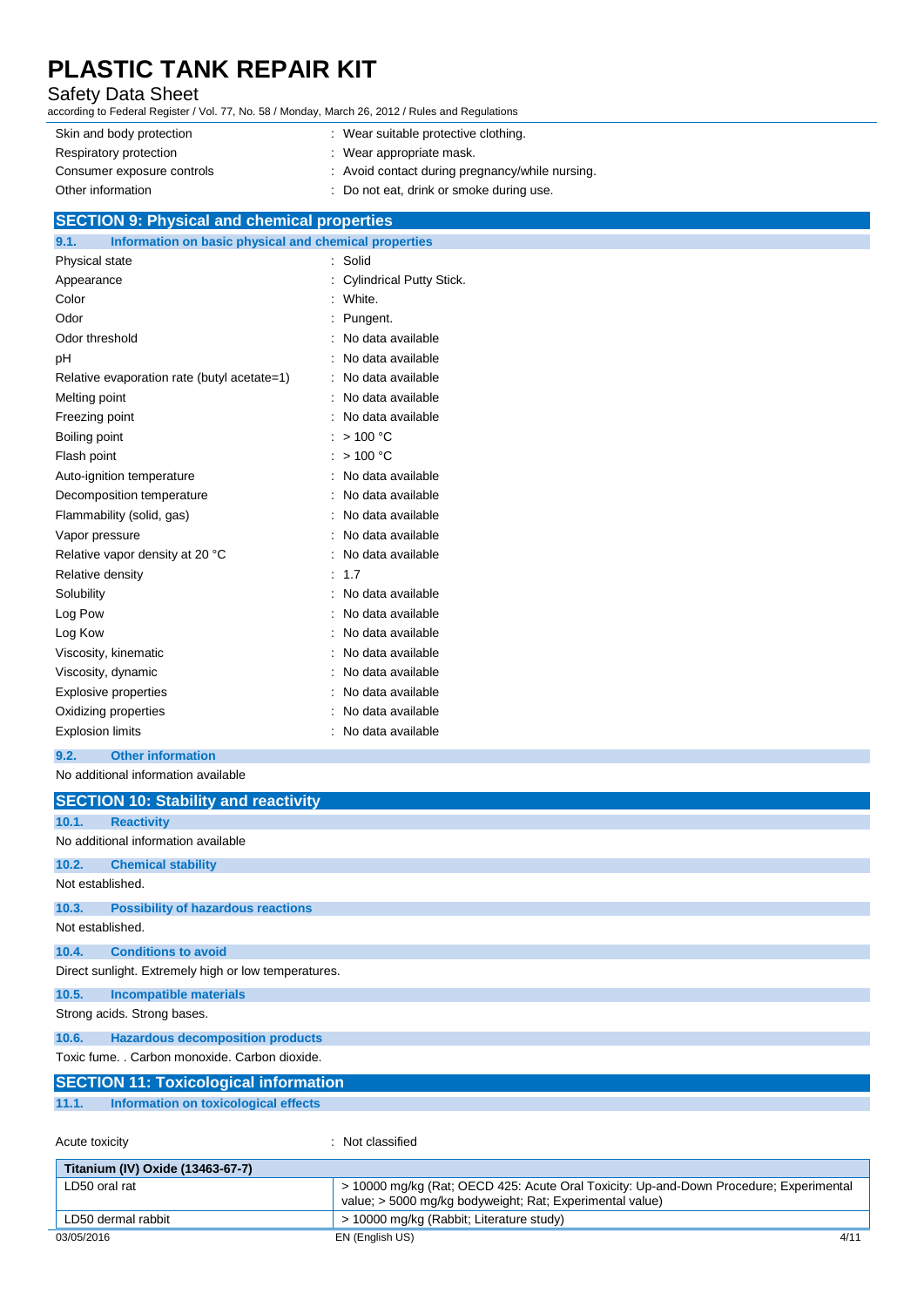## Safety Data Sheet

according to Federal Register / Vol. 77, No. 58 / Monday, March 26, 2012 / Rules and Regulations

| Titanium (IV) Oxide (13463-67-7)                                    |                                                                                                                          |
|---------------------------------------------------------------------|--------------------------------------------------------------------------------------------------------------------------|
| LC50 inhalation rat (mg/l)                                          | > 6.8 mg/l/4h (Rat; Experimental value)                                                                                  |
| Aluminium Oxide, Activated (1344-28-1)                              |                                                                                                                          |
| LD50 oral rat                                                       | > 10000 mg/kg body weight (Rat; Equivalent or similar to OECD 401; Experimental value)                                   |
| Silicon Dioxide, Amorphous (7631-86-9)                              |                                                                                                                          |
| LD50 oral rat                                                       | > 10000 mg/kg (Rat)                                                                                                      |
| LD50 dermal rabbit                                                  | > 5000 mg/kg (Rabbit)                                                                                                    |
| Zirconium (IV) Oxide (1314-23-4)                                    |                                                                                                                          |
| LD50 oral rat                                                       | > 5000 mg/kg body weight (Rat; OECD 423: Acute Oral Toxicity – Acute Toxic Class Method;                                 |
|                                                                     | Experimental value)                                                                                                      |
| LC50 inhalation rat (mg/l)                                          | > 4.3 mg/l/4h (Rat; Experimental value)                                                                                  |
| Electronic Grade Resin (28064-14-4)                                 |                                                                                                                          |
| LD50 oral rat                                                       | 4000 mg/kg                                                                                                               |
| 2,2-Bis-[4-(2,3-Epoxypropoxy) Phenyl] Propane, Polymer (25085-99-8) |                                                                                                                          |
| LD50 oral rat                                                       | > 5000 mg/kg (Rat)                                                                                                       |
| LD50 dermal rabbit                                                  | 20000 mg/kg (Rabbit)                                                                                                     |
| Quartz (14808-60-7)                                                 |                                                                                                                          |
| LD50 oral rat                                                       | 500 mg/kg                                                                                                                |
| 2,4,6-Tris (Dimethylaminomethyl) Phenol (90-72-2)                   |                                                                                                                          |
| LD50 oral rat                                                       | 1200 mg/kg (Rat; Equivalent or similar to OECD 401; Literature study; 2169 mg/kg<br>bodyweight; Rat; Experimental value) |
| LD50 dermal rat                                                     | > 2000 mg/kg (Rat; Literature study; Other; >1 ml/kg; Rat; Experimental value)                                           |
| <b>GMP-800 (Trade Secret)</b>                                       |                                                                                                                          |
| LD50 oral rat                                                       | 2.6 g/kg                                                                                                                 |
| LD50 dermal rabbit                                                  | > 10.2 g/kg                                                                                                              |
| Skin corrosion/irritation                                           | Not classified                                                                                                           |
| Serious eye damage/irritation                                       | Not classified                                                                                                           |
| Respiratory or skin sensitization                                   | Not classified                                                                                                           |
| Germ cell mutagenicity                                              | Not classified Based on available data, the classification criteria are not met                                          |
| Carcinogenicity                                                     | May cause cancer.                                                                                                        |
|                                                                     |                                                                                                                          |
| Titanium (IV) Oxide (13463-67-7)                                    |                                                                                                                          |
| IARC group                                                          | 2B                                                                                                                       |
| Silicon Dioxide, Amorphous (7631-86-9)                              |                                                                                                                          |
| IARC group                                                          | 3                                                                                                                        |
| Talc (14807-96-6)                                                   |                                                                                                                          |
| IARC group                                                          | 3                                                                                                                        |
| Quartz (14808-60-7)                                                 |                                                                                                                          |
| IARC group                                                          | 1                                                                                                                        |
| Reproductive toxicity                                               | Not classified                                                                                                           |
| Specific target organ toxicity (single exposure)                    | Not classified                                                                                                           |
| Specific target organ toxicity (repeated<br>exposure)               | Not classified                                                                                                           |
| Aspiration hazard                                                   | Not classified                                                                                                           |
| Potential Adverse human health effects and<br>symptoms              | Based on available data, the classification criteria are not met.                                                        |
| Symptoms/injuries after inhalation                                  | May cause cancer by inhalation.                                                                                          |
| Symptoms/injuries after skin contact                                | May cause slight irritation.                                                                                             |
| Symptoms/injuries after eye contact                                 | May cause slight eye irritation.                                                                                         |
| Symptoms/injuries after ingestion                                   | May be harmful if swallowed and enters airways.                                                                          |
|                                                                     |                                                                                                                          |

| <b>SECTION 12: Ecological information</b> |                                                                                                                              |
|-------------------------------------------|------------------------------------------------------------------------------------------------------------------------------|
| 12.1.<br><b>Toxicity</b>                  |                                                                                                                              |
| Titanium (IV) Oxide (13463-67-7)          |                                                                                                                              |
| EC50 Daphnia 1                            | > 100 mg/l (LC50; Equivalent or similar to OECD 202; 48 h; Daphnia magna; Static system;<br>Fresh water; Weight of evidence) |
| Threshold limit algae 1                   | 61 mg/l (EC50; Other; 72 h; Pseudokirchneriella subcapitata; Static system; Fresh water;<br>Experimental value)              |
| 03/05/2016                                | EN (English US)<br>5/11                                                                                                      |

F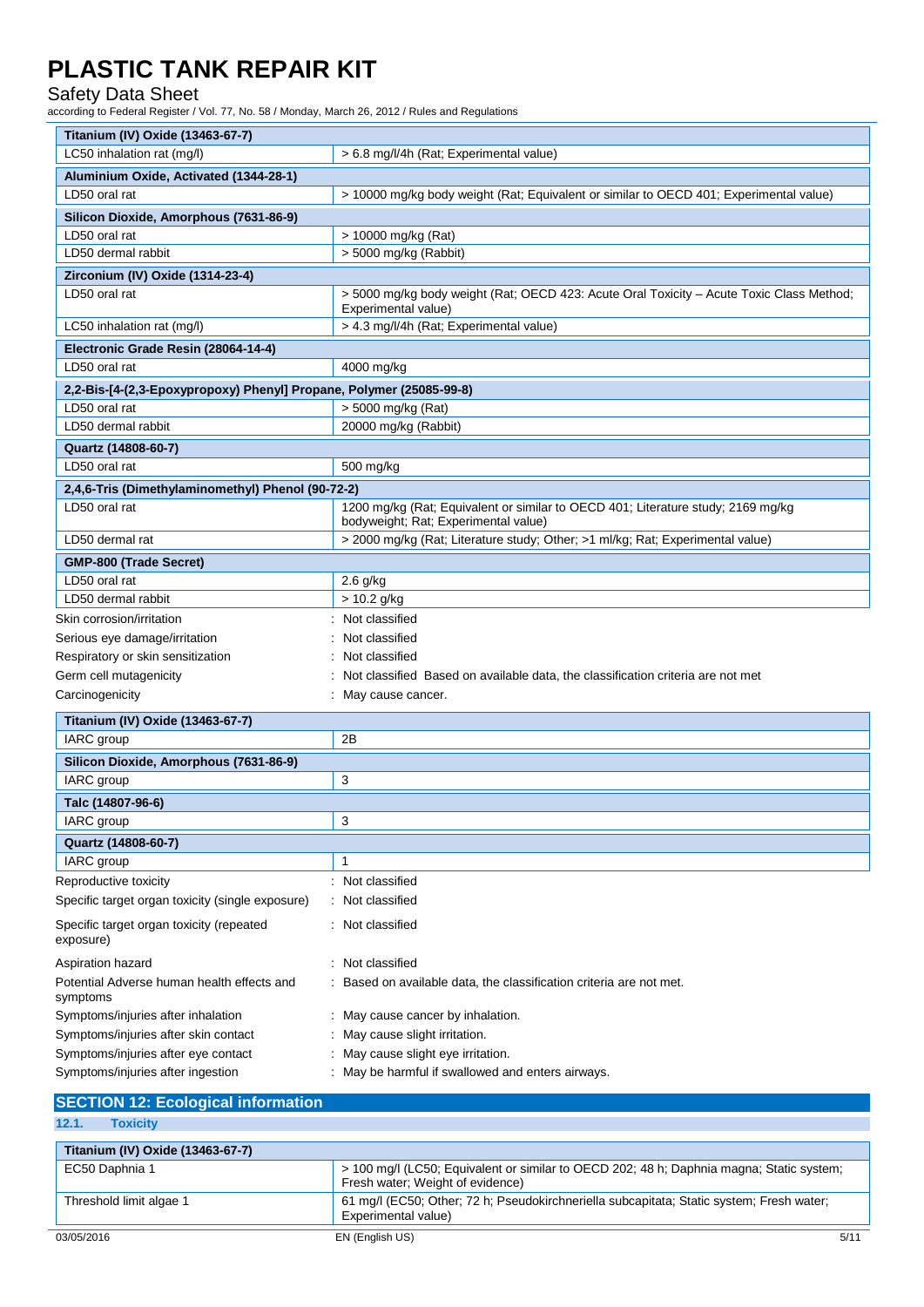## Safety Data Sheet

according to Federal Register / Vol. 77, No. 58 / Monday, March 26, 2012 / Rules and Regulations

| Aluminium Oxide, Activated (1344-28-1)                                                               |                                                                                                                                                        |
|------------------------------------------------------------------------------------------------------|--------------------------------------------------------------------------------------------------------------------------------------------------------|
| LC50 fish 1                                                                                          | > 50 mg/l (NOEC; 96 h; Lepomis cyanellus; Static system; Fresh water)                                                                                  |
| EC50 Daphnia 1                                                                                       | 1.4 mg/l (EC50; OECD 202: Daphnia sp. Acute Immobilisation Test; 48 h; Daphnia magna;<br>Static system; Fresh water; Experimental value)               |
| EC50 Daphnia 2                                                                                       | 0.34 - 1.02 mg/l (NOEC; US EPA; 6 days; Ceriodaphnia dubia; Semi-static system; Fresh<br>water; Read-across)                                           |
| Threshold limit algae 1                                                                              | >= 0.052 mg/l (NOEC; OECD 201: Alga, Growth Inhibition Test; 72 h; Pseudokirchneriella<br>subcapitata; Static system; Fresh water; Experimental value) |
| Threshold limit algae 2                                                                              | > 45.7 mg/l (NOEC; Other; 96 h; Lemna minor; Static system; Fresh water; Read-across)                                                                  |
| Silicon Dioxide, Amorphous (7631-86-9)                                                               |                                                                                                                                                        |
| LC50 fish 1                                                                                          | > 10000 mg/l (LC50; 96 h)                                                                                                                              |
| EC50 Daphnia 1                                                                                       | > 10000 mg/l (EC50; 24 h)                                                                                                                              |
| Zirconium (IV) Oxide (1314-23-4)                                                                     |                                                                                                                                                        |
| LC50 fish 1                                                                                          | > 100 mg/l (LC50; OECD 203: Fish, Acute Toxicity Test; 96 h; Brachydanio rerio; Static<br>system; Fresh water; Experimental value)                     |
| EC50 Daphnia 1                                                                                       | > 100 mg/l (EC50; EU Method C.2; 48 h; Daphnia magna; Static system; Fresh water;<br>Experimental value)                                               |
| Threshold limit algae 1                                                                              | > 200 mg/l (NOEC; Other; 15 days; Chlorella vulgaris; Static system; Fresh water; Read-<br>across)                                                     |
| Threshold limit algae 2                                                                              | > 100 mg/l (ErC50; OECD 201: Alga, Growth Inhibition Test; 72 h; Desmodesmus<br>subspicatus; Static system; Fresh water; Read-across)                  |
| 2,2-Bis-[4-(2,3-Epoxypropoxy) Phenyl] Propane, Polymer (25085-99-8)                                  |                                                                                                                                                        |
| LC50 fish 1                                                                                          | 3.1 mg/l 96 Hours Freshwater Fish (Pimephales promelas)                                                                                                |
| EC50 Daphnia 1                                                                                       | 1.4 mg/l 48 Hours                                                                                                                                      |
| Talc (14807-96-6)                                                                                    |                                                                                                                                                        |
| LC50 fish 1                                                                                          | > 100 g/l (LC50; 24 h; Brachydanio rerio)                                                                                                              |
| 2,4,6-Tris (Dimethylaminomethyl) Phenol (90-72-2)                                                    |                                                                                                                                                        |
| EC50 Daphnia 2                                                                                       | 41.3 mg/l (LC50; 48 h; Daphnia magna)                                                                                                                  |
| Threshold limit algae 2                                                                              | 84 mg/l (EC50; OECD 201: Alga, Growth Inhibition Test; 72 h; Scenedesmus subspicatus;<br>Static system; Fresh water; Experimental value)               |
|                                                                                                      |                                                                                                                                                        |
|                                                                                                      |                                                                                                                                                        |
| <b>GMP-800 (Trade Secret)</b><br>LC50 fish 1                                                         |                                                                                                                                                        |
|                                                                                                      | $> 100$ mg/l                                                                                                                                           |
| 12.2.<br><b>Persistence and degradability</b>                                                        |                                                                                                                                                        |
| <b>PLASTIC TANK REPAIR KIT</b>                                                                       |                                                                                                                                                        |
| Persistence and degradability                                                                        | Not established.                                                                                                                                       |
| Titanium (IV) Oxide (13463-67-7)                                                                     |                                                                                                                                                        |
| Persistence and degradability                                                                        | Biodegradability: not applicable. Low potential for mobility in soil.                                                                                  |
| Biochemical oxygen demand (BOD)                                                                      | Not applicable                                                                                                                                         |
| Chemical oxygen demand (COD)                                                                         | Not applicable                                                                                                                                         |
| <b>ThOD</b>                                                                                          | Not applicable                                                                                                                                         |
| Aluminium Oxide, Activated (1344-28-1)                                                               |                                                                                                                                                        |
| Persistence and degradability                                                                        | Biodegradability: not applicable. No (test)data on mobility of the substance available.                                                                |
| ThOD                                                                                                 | Not applicable                                                                                                                                         |
| Silicon Dioxide, Amorphous (7631-86-9)                                                               |                                                                                                                                                        |
| Persistence and degradability                                                                        | Biodegradability: not applicable.                                                                                                                      |
| Biochemical oxygen demand (BOD)                                                                      | Not applicable                                                                                                                                         |
| Chemical oxygen demand (COD)                                                                         | Not applicable                                                                                                                                         |
| ThOD                                                                                                 | Not applicable                                                                                                                                         |
| Zirconium (IV) Oxide (1314-23-4)                                                                     |                                                                                                                                                        |
| Persistence and degradability<br>ThOD                                                                | Biodegradability: not applicable. No (test)data on mobility of the substance available.<br>Not applicable (inorganic)                                  |
|                                                                                                      |                                                                                                                                                        |
| Epoxy White (025085-99-8)                                                                            |                                                                                                                                                        |
| Persistence and degradability                                                                        | Not established.                                                                                                                                       |
| Electronic Grade Resin (28064-14-4)                                                                  |                                                                                                                                                        |
| Persistence and degradability                                                                        | Biodegradability in soil: no data available.                                                                                                           |
| 2,2-Bis-[4-(2,3-Epoxypropoxy) Phenyl] Propane, Polymer (25085-99-8)<br>Persistence and degradability | Not established.                                                                                                                                       |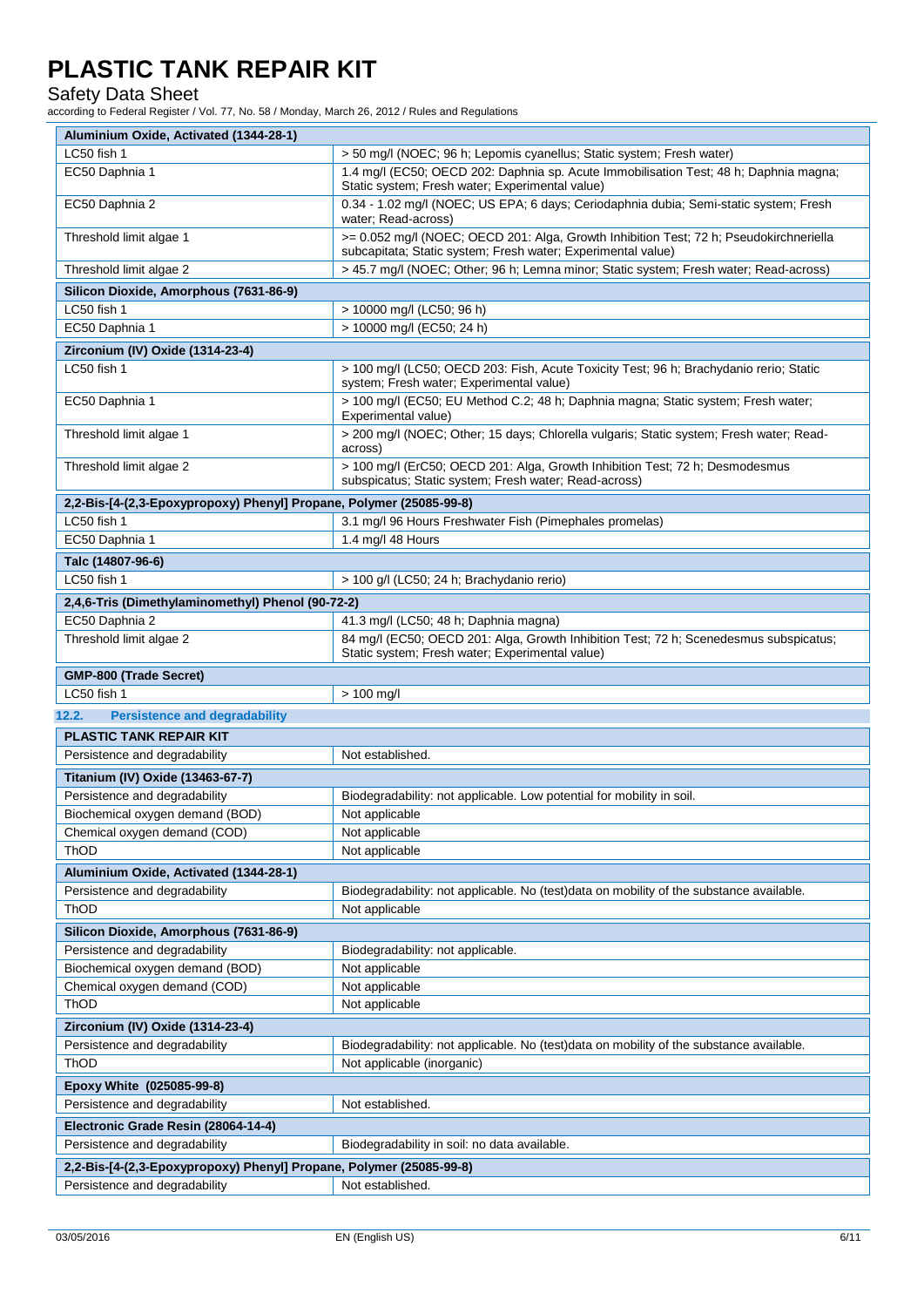## Safety Data Sheet

according to Federal Register / Vol. 77, No. 58 / Monday, March 26, 2012 / Rules and Regulations

| Talc (14807-96-6)                                                   |                                                                                                  |
|---------------------------------------------------------------------|--------------------------------------------------------------------------------------------------|
| Persistence and degradability                                       | Biodegradability: not applicable.                                                                |
| Biochemical oxygen demand (BOD)                                     | Not applicable                                                                                   |
| Chemical oxygen demand (COD)                                        | Not applicable                                                                                   |
| ThOD                                                                | Not applicable                                                                                   |
| Quartz (14808-60-7)                                                 |                                                                                                  |
| Persistence and degradability                                       | Biodegradability: not applicable.                                                                |
| Biochemical oxygen demand (BOD)                                     | Not applicable                                                                                   |
| Chemical oxygen demand (COD)                                        | Not applicable                                                                                   |
| ThOD                                                                | Not applicable                                                                                   |
| Chlorite-group minerals (1318-59-8)                                 |                                                                                                  |
| Persistence and degradability                                       | Not established.                                                                                 |
| 2,4,6-Tris (Dimethylaminomethyl) Phenol (90-72-2)                   |                                                                                                  |
| Persistence and degradability                                       | Not readily biodegradable in water. Highly mobile in soil. Low potential for adsorption in soil. |
| <b>DMP-30</b>                                                       |                                                                                                  |
| Persistence and degradability                                       | Biodegradability in soil: no data available.                                                     |
| GMP-800 (Trade Secret)                                              |                                                                                                  |
| Persistence and degradability                                       | Not established.                                                                                 |
| 12.3.<br><b>Bioaccumulative potential</b>                           |                                                                                                  |
| PLASTIC TANK REPAIR KIT                                             |                                                                                                  |
| Bioaccumulative potential                                           | Not established.                                                                                 |
| Titanium (IV) Oxide (13463-67-7)                                    |                                                                                                  |
| Bioaccumulative potential                                           | Not bioaccumulative.                                                                             |
| Aluminium Oxide, Activated (1344-28-1)                              |                                                                                                  |
| Bioaccumulative potential                                           | No bioaccumulation data available.                                                               |
| Silicon Dioxide, Amorphous (7631-86-9)                              |                                                                                                  |
| Bioaccumulative potential                                           | Not bioaccumulative.                                                                             |
| Zirconium (IV) Oxide (1314-23-4)                                    |                                                                                                  |
| BCF other aquatic organisms 1                                       | 0.64 (BCF; 24 h; Chlorella sp.; Fresh water)                                                     |
| Bioaccumulative potential                                           | Low potential for bioaccumulation (BCF < 500).                                                   |
|                                                                     |                                                                                                  |
| Epoxy White (025085-99-8)<br>Bioaccumulative potential              | Not established.                                                                                 |
|                                                                     |                                                                                                  |
| Electronic Grade Resin (28064-14-4)                                 | No bioaccumulation data available.                                                               |
| Bioaccumulative potential                                           |                                                                                                  |
| 2,2-Bis-[4-(2,3-Epoxypropoxy) Phenyl] Propane, Polymer (25085-99-8) |                                                                                                  |
| Bioaccumulative potential                                           | Not established.                                                                                 |
| Talc (14807-96-6)                                                   |                                                                                                  |
| Bioaccumulative potential                                           | Not established.                                                                                 |
| Chlorite-group minerals (1318-59-8)                                 |                                                                                                  |
| Bioaccumulative potential                                           | Not established.                                                                                 |
| 2,4,6-Tris (Dimethylaminomethyl) Phenol (90-72-2)                   |                                                                                                  |
| Log Pow                                                             | 0.77 (Literature; 0.219; Experimental value; Equivalent or similar to OECD 107; 21.5 °C)         |
| Bioaccumulative potential                                           | Low potential for bioaccumulation (Log Kow $<$ 4).                                               |
| <b>DMP-30</b>                                                       |                                                                                                  |
| Bioaccumulative potential                                           | No bioaccumulation data available.                                                               |
| GMP-800 (Trade Secret)                                              |                                                                                                  |
| Bioaccumulative potential                                           | Not established.                                                                                 |
| 12.4.<br><b>Mobility in soil</b>                                    |                                                                                                  |
| 2,4,6-Tris (Dimethylaminomethyl) Phenol (90-72-2)                   |                                                                                                  |
| Log Koc                                                             | Koc, SRC PCKOCWIN v2.0; 20.98; QSAR; log Koc; 1.32; Calculated value                             |
|                                                                     |                                                                                                  |
| 12.5.<br><b>Other adverse effects</b>                               |                                                                                                  |
| Other information                                                   | : Avoid release to the environment.                                                              |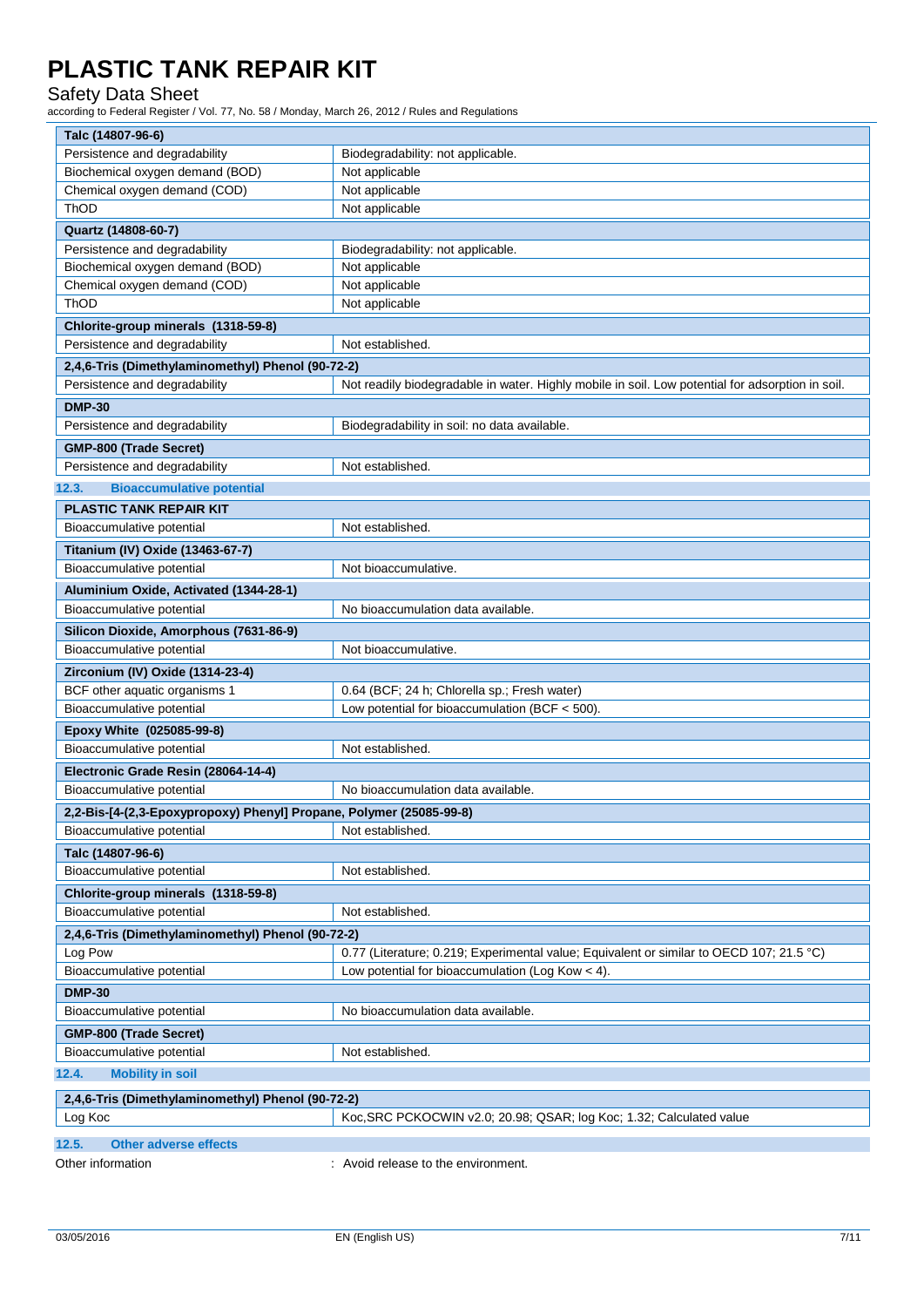### Safety Data Sheet

according to Federal Register / Vol. 77, No. 58 / Monday, March 26, 2012 / Rules and Regulations

| <b>SECTION 13: Disposal considerations</b>                                                                                   |                                                                           |                                                                                                                                                                                                                              |  |  |
|------------------------------------------------------------------------------------------------------------------------------|---------------------------------------------------------------------------|------------------------------------------------------------------------------------------------------------------------------------------------------------------------------------------------------------------------------|--|--|
| 13.1.<br><b>Waste treatment methods</b>                                                                                      |                                                                           |                                                                                                                                                                                                                              |  |  |
| Waste disposal recommendations                                                                                               |                                                                           | Dispose in a safe manner in accordance with local/national regulations. Dispose of<br>contents/container to appropriate waste disposal facility, in accordance with local, regional,<br>national, international regulations. |  |  |
| Avoid release to the environment.<br>Ecology - waste materials                                                               |                                                                           |                                                                                                                                                                                                                              |  |  |
| <b>SECTION 14: Transport information</b>                                                                                     | In accordance with ADR / RID / IMDG / IATA / ADN                          |                                                                                                                                                                                                                              |  |  |
| US DOT (ground):                                                                                                             | Not Regulated,                                                            |                                                                                                                                                                                                                              |  |  |
| ICAO/IATA (air):                                                                                                             | Not Regulated,                                                            |                                                                                                                                                                                                                              |  |  |
|                                                                                                                              |                                                                           |                                                                                                                                                                                                                              |  |  |
| IMO/IMDG (water):                                                                                                            | Not Regulated,                                                            |                                                                                                                                                                                                                              |  |  |
| 14.2.<br><b>UN proper shipping name</b>                                                                                      |                                                                           |                                                                                                                                                                                                                              |  |  |
| Proper Shipping Name (DOT)                                                                                                   |                                                                           | : Not Regulated                                                                                                                                                                                                              |  |  |
| <b>Additional information</b><br>14.3.                                                                                       |                                                                           |                                                                                                                                                                                                                              |  |  |
| Other information                                                                                                            |                                                                           | : No supplementary information available.                                                                                                                                                                                    |  |  |
| <b>Overland transport</b><br>No additional information available                                                             |                                                                           |                                                                                                                                                                                                                              |  |  |
| <b>Transport by sea</b>                                                                                                      |                                                                           |                                                                                                                                                                                                                              |  |  |
| No additional information available                                                                                          |                                                                           |                                                                                                                                                                                                                              |  |  |
| Air transport                                                                                                                |                                                                           |                                                                                                                                                                                                                              |  |  |
| No additional information available                                                                                          |                                                                           |                                                                                                                                                                                                                              |  |  |
|                                                                                                                              |                                                                           |                                                                                                                                                                                                                              |  |  |
| <b>SECTION 15: Regulatory information</b>                                                                                    |                                                                           |                                                                                                                                                                                                                              |  |  |
| 15.1. US Federal regulations                                                                                                 |                                                                           |                                                                                                                                                                                                                              |  |  |
| PLASTIC TANK REPAIR KIT                                                                                                      |                                                                           |                                                                                                                                                                                                                              |  |  |
| SARA Section 311/312 Hazard Classes                                                                                          |                                                                           | Immediate (acute) health hazard<br>Delayed (chronic) health hazard                                                                                                                                                           |  |  |
| Epoxy White (025085-99-8)                                                                                                    |                                                                           |                                                                                                                                                                                                                              |  |  |
|                                                                                                                              | Listed on the United States TSCA (Toxic Substances Control Act) inventory |                                                                                                                                                                                                                              |  |  |
| Electronic Grade Resin (28064-14-4)                                                                                          |                                                                           |                                                                                                                                                                                                                              |  |  |
| Listed on the United States TSCA (Toxic Substances Control Act) inventory                                                    |                                                                           |                                                                                                                                                                                                                              |  |  |
| SARA Section 311/312 Hazard Classes                                                                                          |                                                                           | Immediate (acute) health hazard                                                                                                                                                                                              |  |  |
| 2,2-Bis-[4-(2,3-Epoxypropoxy) Phenyl] Propane, Polymer (25085-99-8)                                                          |                                                                           |                                                                                                                                                                                                                              |  |  |
| Listed on the United States TSCA (Toxic Substances Control Act) inventory                                                    |                                                                           |                                                                                                                                                                                                                              |  |  |
| SARA Section 311/312 Hazard Classes<br>Immediate (acute) health hazard                                                       |                                                                           |                                                                                                                                                                                                                              |  |  |
| GMP-800 (Trade Secret)                                                                                                       |                                                                           |                                                                                                                                                                                                                              |  |  |
| Listed on the United States TSCA (Toxic Substances Control Act) inventory                                                    |                                                                           |                                                                                                                                                                                                                              |  |  |
| <b>15.2. International regulations</b>                                                                                       |                                                                           |                                                                                                                                                                                                                              |  |  |
| <b>CANADA</b>                                                                                                                |                                                                           |                                                                                                                                                                                                                              |  |  |
| Electronic Grade Resin (28064-14-4)                                                                                          |                                                                           |                                                                                                                                                                                                                              |  |  |
|                                                                                                                              | Listed on the Canadian DSL (Domestic Substances List)                     |                                                                                                                                                                                                                              |  |  |
| <b>WHMIS Classification</b>                                                                                                  |                                                                           | Class D Division 2 Subdivision B - Toxic material causing other toxic effects                                                                                                                                                |  |  |
| 2,2-Bis-[4-(2,3-Epoxypropoxy) Phenyl] Propane, Polymer (25085-99-8)<br>Listed on the Canadian DSL (Domestic Substances List) |                                                                           |                                                                                                                                                                                                                              |  |  |
| <b>WHMIS Classification</b>                                                                                                  |                                                                           | Class D Division 2 Subdivision B - Toxic material causing other toxic effects                                                                                                                                                |  |  |
|                                                                                                                              |                                                                           |                                                                                                                                                                                                                              |  |  |
| <b>GMP-800 (Trade Secret)</b>                                                                                                |                                                                           |                                                                                                                                                                                                                              |  |  |
| Listed on the Canadian DSL (Domestic Substances List)                                                                        |                                                                           |                                                                                                                                                                                                                              |  |  |
| <b>EU-Regulations</b>                                                                                                        |                                                                           |                                                                                                                                                                                                                              |  |  |
| Electronic Grade Resin (28064-14-4)                                                                                          |                                                                           |                                                                                                                                                                                                                              |  |  |
| Listed on the EEC inventory EINECS (European Inventory of Existing Commercial Chemical Substances)                           |                                                                           |                                                                                                                                                                                                                              |  |  |

**2,2-Bis-[4-(2,3-Epoxypropoxy) Phenyl] Propane**, Polymer **(25085-99-8)** Listed on the EEC inventory EINECS (European Inventory of Existing Commercial Chemical Substances)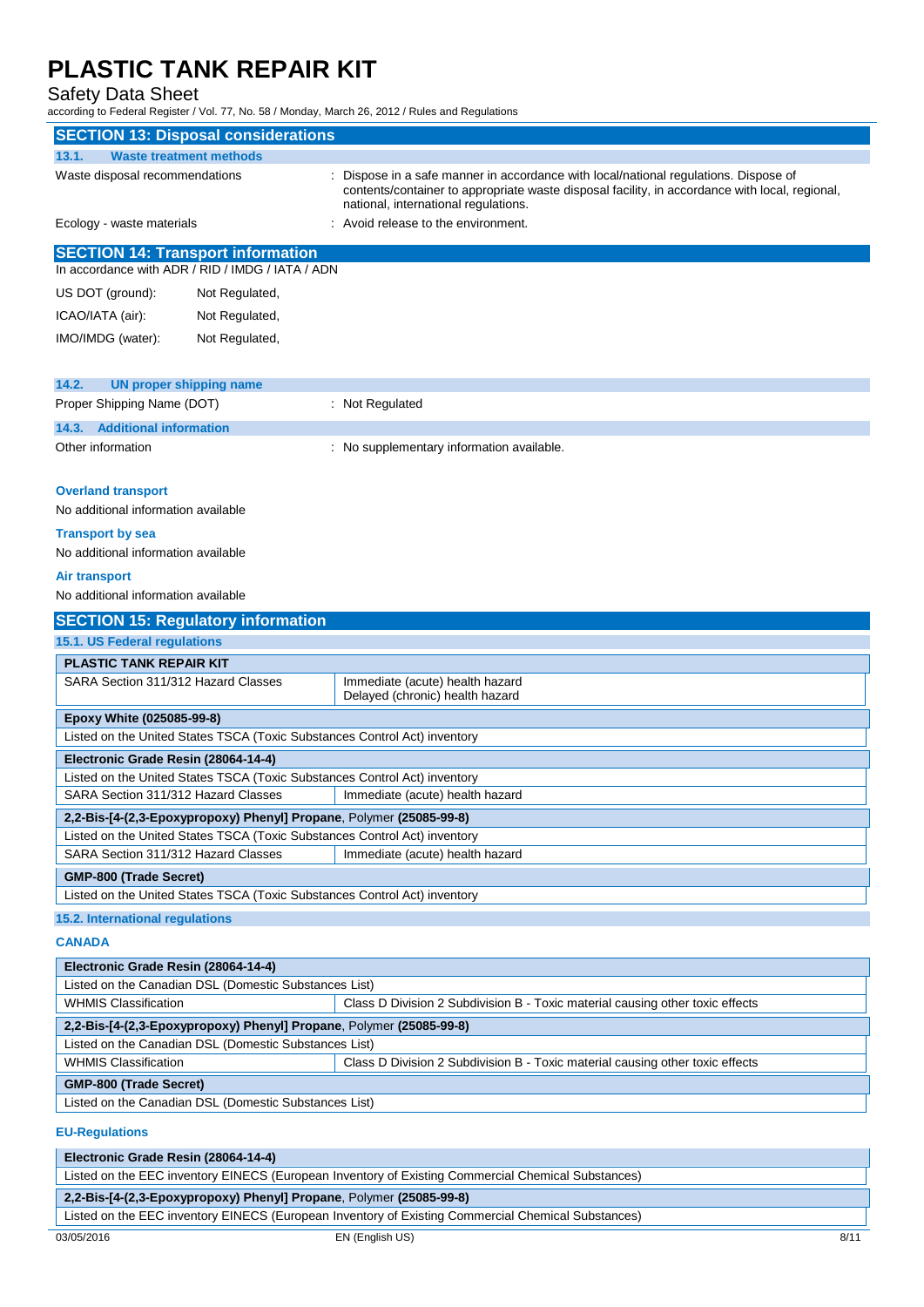### Safety Data Sheet

according to Federal Register / Vol. 77, No. 58 / Monday, March 26, 2012 / Rules and Regulations

#### **GMP-800 (Trade Secret)**

Listed on the EEC inventory EINECS (European Inventory of Existing Commercial Chemical Substances)

#### **Classification according to Regulation (EC) No. 1272/2008 [CLP]**

### **Classification according to Directive 67/548/EEC [DSD] or 1999/45/EC [DPD]**

R52/53

Full text of R-phrases: see section 16

#### **15.2.2. National regulations**

| Electronic Grade Resin (28064-14-4)                                                                                                                                                                                                                                                                                                            |
|------------------------------------------------------------------------------------------------------------------------------------------------------------------------------------------------------------------------------------------------------------------------------------------------------------------------------------------------|
| Listed on the Korean ECL (Existing Chemicals List)<br>Listed on the Japanese ENCS (Existing & New Chemical Substances) inventory<br>Listed on the AICS (Australian Inventory of Chemical Substances)<br>Listed on PICCS (Philippines Inventory of Chemicals and Chemical Substances)<br>Listed on NZIoC (New Zealand Inventory of Chemicals)   |
| 2,2-Bis-[4-(2,3-Epoxypropoxy) Phenyl] Propane, Polymer (25085-99-8)                                                                                                                                                                                                                                                                            |
| Listed on the AICS (Australian Inventory of Chemical Substances)<br>Listed on KECI (Korean Existing Chemicals Inventory)<br>Listed on PICCS (Philippines Inventory of Chemicals and Chemical Substances)<br>Listed on the Japanese ENCS (Existing & New Chemical Substances) inventory<br>Listed on NZIoC (New Zealand Inventory of Chemicals) |
| <b>GMP-800 (Trade Secret)</b>                                                                                                                                                                                                                                                                                                                  |
| Listed on PICCS (Philippines Inventory of Chemicals and Chemical Substances)<br>Listed on the AICS (Australian Inventory of Chemical Substances)<br>Listed on the Korean ECL (Existing Chemicals List)                                                                                                                                         |

#### **15.3. US State regulations**

| <b>PLASTIC TANK REPAIR KIT</b>                                         |                                                                           |
|------------------------------------------------------------------------|---------------------------------------------------------------------------|
| U.S. - California - Proposition 65 - Carcinogens List                  | No.                                                                       |
| U.S. - California - Proposition 65 - Developmental<br>Toxicity         | <b>No</b>                                                                 |
| U.S. - California - Proposition 65 - Reproductive<br>Toxicity - Female | <b>No</b>                                                                 |
| U.S. - California - Proposition 65 - Reproductive<br>Toxicity - Male   | <b>No</b>                                                                 |
| State or local regulations                                             | U.S. - California - Proposition 65 - Maximum Allowable Dose Levels (MADL) |

| U.S. - California -                    | U.S. - California -    |                                   |                                 |                            |
|----------------------------------------|------------------------|-----------------------------------|---------------------------------|----------------------------|
|                                        |                        | U.S. - California -               | U.S. - California -             | Non-significant risk level |
| Proposition 65 -                       | Proposition 65 -       | Proposition 65 -                  | Proposition 65 -                | (NSRL)                     |
| Carcinogens List                       | Developmental Toxicity | Reproductive Toxicity -<br>Female | Reproductive Toxicity -<br>Male |                            |
|                                        |                        |                                   |                                 |                            |
| <b>No</b><br>No                        |                        | <b>No</b>                         | <b>No</b>                       |                            |
| Aluminium Oxide, Activated (1344-28-1) |                        |                                   |                                 |                            |
| U.S. California -                      | U.S. - California -    | U.S. - California -               | U.S. - California -             | Non-significant risk level |
| Proposition 65 -                       | Proposition 65 -       | Proposition 65 -                  | Proposition 65 -                | (NSRL)                     |
| Carcinogens List                       | Developmental Toxicity | Reproductive Toxicity -           | Reproductive Toxicity -         |                            |
|                                        |                        | Female                            | Male                            |                            |
| <b>No</b><br>No                        |                        | <b>No</b>                         | <b>No</b>                       |                            |
| Silicon Dioxide, Amorphous (7631-86-9) |                        |                                   |                                 |                            |
| U.S. - California -                    | U.S. - California -    | U.S. - California -               | U.S. - California -             | Non-significant risk level |
| Proposition 65 -                       | Proposition 65 -       | Proposition 65 -                  | Proposition 65 -                | (NSRL)                     |
| Carcinogens List                       | Developmental Toxicity | Reproductive Toxicity -           | Reproductive Toxicity -         |                            |
|                                        |                        | Female                            | Male                            |                            |
| <b>No</b><br>No                        |                        | <b>No</b>                         | <b>No</b>                       |                            |
| Zirconium (IV) Oxide (1314-23-4)       |                        |                                   |                                 |                            |
| U.S. - California -                    | U.S. - California -    | U.S. - California -               | U.S. - California -             | Non-significant risk level |
| Proposition 65 -                       | Proposition 65 -       | Proposition 65 -                  | Proposition 65 -                | (NSRL)                     |
| Carcinogens List                       | Developmental Toxicity | Reproductive Toxicity -           | Reproductive Toxicity -         |                            |
|                                        |                        | Female                            | Male                            |                            |
| <b>No</b><br><b>No</b>                 |                        | <b>No</b>                         | <b>No</b>                       |                            |
|                                        |                        |                                   |                                 |                            |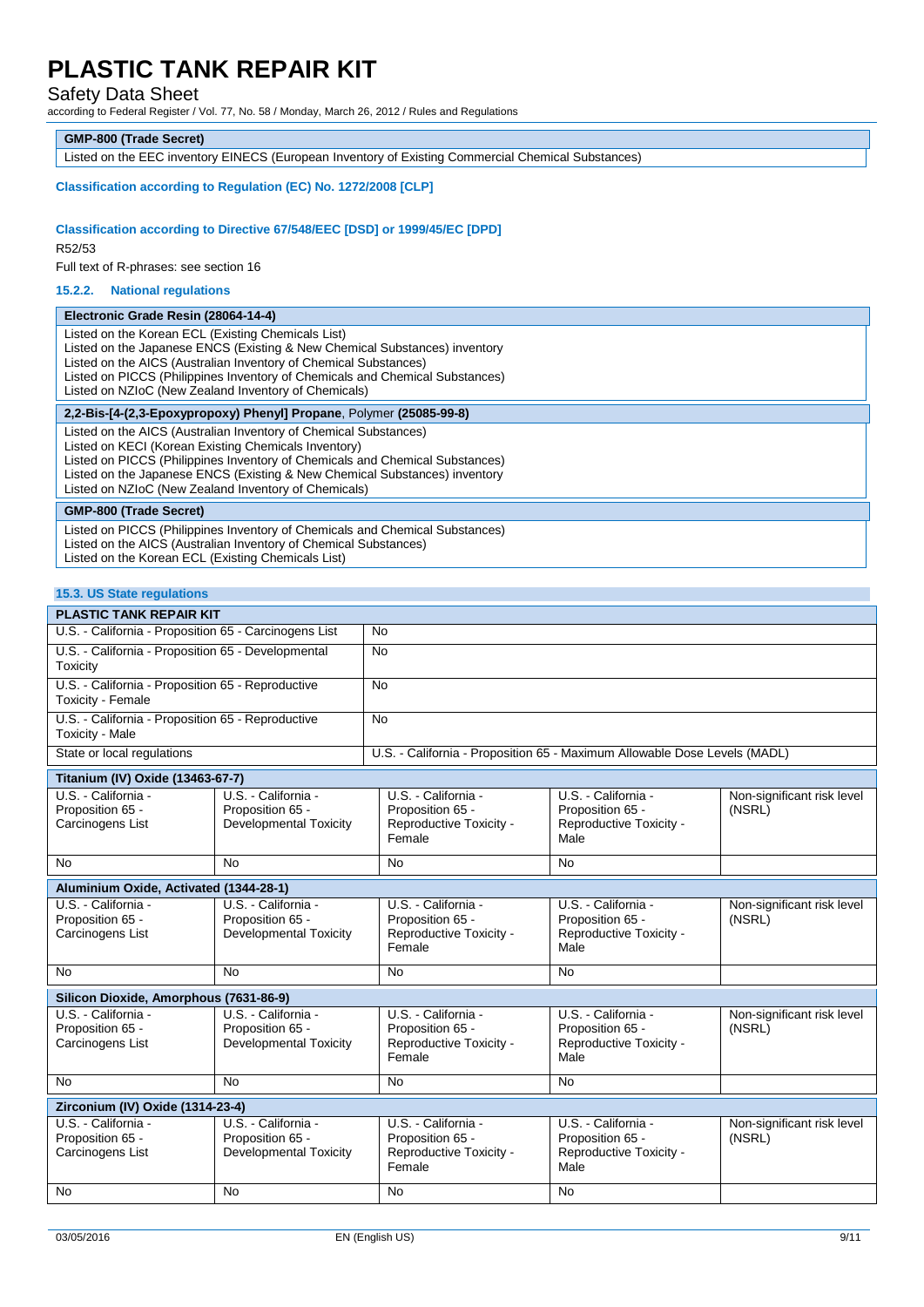## Safety Data Sheet

according to Federal Register / Vol. 77, No. 58 / Monday, March 26, 2012 / Rules and Regulations

| Epoxy White (025085-99-8)                         |                                                                     |                                             |                                             |                            |
|---------------------------------------------------|---------------------------------------------------------------------|---------------------------------------------|---------------------------------------------|----------------------------|
| U.S. - California -                               | U.S. - California -                                                 | U.S. - California -                         | U.S. - California -                         | Non-significant risk level |
| Proposition 65 -                                  | Proposition 65 -                                                    | Proposition 65 -                            | Proposition 65 -                            | (NSRL)                     |
| Carcinogens List                                  | <b>Developmental Toxicity</b>                                       | Reproductive Toxicity -                     | Reproductive Toxicity -                     |                            |
|                                                   |                                                                     | Female                                      | Male                                        |                            |
| No                                                | No                                                                  | <b>No</b>                                   | No                                          |                            |
| Electronic Grade Resin (28064-14-4)               |                                                                     |                                             |                                             |                            |
| U.S. - California -                               | U.S. - California -                                                 | U.S. - California -                         | U.S. - California -                         | Non-significant risk level |
| Proposition 65 -                                  | Proposition 65 -                                                    | Proposition 65 -                            | Proposition 65 -                            | (NSRL)                     |
| Carcinogens List                                  | <b>Developmental Toxicity</b>                                       | Reproductive Toxicity -                     | Reproductive Toxicity -                     |                            |
|                                                   |                                                                     | Female                                      | Male                                        |                            |
| No.                                               | No                                                                  | <b>No</b>                                   | No                                          |                            |
|                                                   |                                                                     |                                             |                                             |                            |
|                                                   | 2,2-Bis-[4-(2,3-Epoxypropoxy) Phenyl] Propane, Polymer (25085-99-8) |                                             |                                             |                            |
| U.S. California -                                 | U.S. - California -                                                 | U.S. - California -                         | U.S. - California -                         | Non-significant risk level |
| Proposition 65 -<br>Carcinogens List              | Proposition 65 -<br><b>Developmental Toxicity</b>                   | Proposition 65 -<br>Reproductive Toxicity - | Proposition 65 -<br>Reproductive Toxicity - | (NSRL)                     |
|                                                   |                                                                     | Female                                      | Male                                        |                            |
|                                                   |                                                                     |                                             |                                             |                            |
| No.                                               | No                                                                  | No                                          | No                                          |                            |
| Talc (14807-96-6)                                 |                                                                     |                                             |                                             |                            |
| U.S. - California -                               | U.S. - California -                                                 | U.S. - California -                         | U.S. - California -                         | Non-significant risk level |
| Proposition 65 -                                  | Proposition 65 -                                                    | Proposition 65 -                            | Proposition 65 -                            | (NSRL)                     |
| Carcinogens List                                  | <b>Developmental Toxicity</b>                                       | Reproductive Toxicity -                     | Reproductive Toxicity -                     |                            |
|                                                   |                                                                     | Female                                      | Male                                        |                            |
| No.                                               | No                                                                  | No                                          | No                                          |                            |
| Quartz (14808-60-7)                               |                                                                     |                                             |                                             |                            |
| U.S. - California -                               | U.S. - California -                                                 | U.S. - California -                         | U.S. - California -                         | Non-significant risk level |
| Proposition 65 -                                  | Proposition 65 -                                                    | Proposition 65 -                            | Proposition 65 -                            | (NSRL)                     |
| Carcinogens List                                  | <b>Developmental Toxicity</b>                                       | Reproductive Toxicity -                     | Reproductive Toxicity -                     |                            |
|                                                   |                                                                     | Female                                      | Male                                        |                            |
| No                                                | No                                                                  | No                                          | No                                          |                            |
|                                                   |                                                                     |                                             |                                             |                            |
| Chlorite-group minerals (1318-59-8)               |                                                                     |                                             |                                             |                            |
| U.S. - California -<br>Proposition 65 -           | U.S. - California -                                                 | U.S. - California -                         | U.S. - California -                         | Non-significant risk level |
|                                                   |                                                                     |                                             |                                             |                            |
|                                                   | Proposition 65 -                                                    | Proposition 65 -                            | Proposition 65 -                            | (NSRL)                     |
| Carcinogens List                                  | Developmental Toxicity                                              | Reproductive Toxicity -                     | Reproductive Toxicity -                     |                            |
|                                                   |                                                                     | Female                                      | Male                                        |                            |
| No                                                | No                                                                  | <b>No</b>                                   | No                                          |                            |
| 2,4,6-Tris (Dimethylaminomethyl) Phenol (90-72-2) |                                                                     |                                             |                                             |                            |
| U.S. - California -                               | U.S. - California -                                                 | U.S. - California -                         | U.S. - California -                         | Non-significant risk level |
| Proposition 65 -                                  | Proposition 65 -                                                    | Proposition 65 -                            | Proposition 65 -                            | (NSRL)                     |
| Carcinogens List                                  | <b>Developmental Toxicity</b>                                       | Reproductive Toxicity -                     | Reproductive Toxicity -                     |                            |
|                                                   |                                                                     | Female                                      | Male                                        |                            |
| No                                                | No                                                                  | <b>No</b>                                   | No                                          |                            |
|                                                   |                                                                     |                                             |                                             |                            |
| <b>DMP-30</b>                                     |                                                                     |                                             |                                             |                            |
| U.S. - California -                               | U.S. - California -                                                 | U.S. - California -                         | U.S. - California -                         | Non-significant risk level |
| Proposition 65 -<br>Carcinogens List              | Proposition 65 -<br>Developmental Toxicity                          | Proposition 65 -<br>Reproductive Toxicity - | Proposition 65 -<br>Reproductive Toxicity - | (NSRL)                     |
|                                                   |                                                                     | Female                                      | Male                                        |                            |
| No                                                | No                                                                  | <b>No</b>                                   | No                                          |                            |
|                                                   |                                                                     |                                             |                                             |                            |
| <b>GMP-800 (Trade Secret)</b>                     |                                                                     |                                             |                                             |                            |
| U.S. - California -                               | U.S. - California -                                                 | U.S. - California -                         | U.S. - California -                         | Non-significant risk level |
| Proposition 65 -                                  | Proposition 65 -                                                    | Proposition 65 -                            | Proposition 65 -                            | (NSRL)                     |
| Carcinogens List                                  | Developmental Toxicity                                              | Reproductive Toxicity -<br>Female           | Reproductive Toxicity -<br>Male             |                            |
|                                                   |                                                                     |                                             |                                             |                            |
| No                                                | No                                                                  | Yes                                         | Yes                                         |                            |
| <b>GMP-800 (Trade Secret)</b>                     |                                                                     |                                             |                                             |                            |
| <b>State or local regulations</b>                 |                                                                     |                                             |                                             |                            |